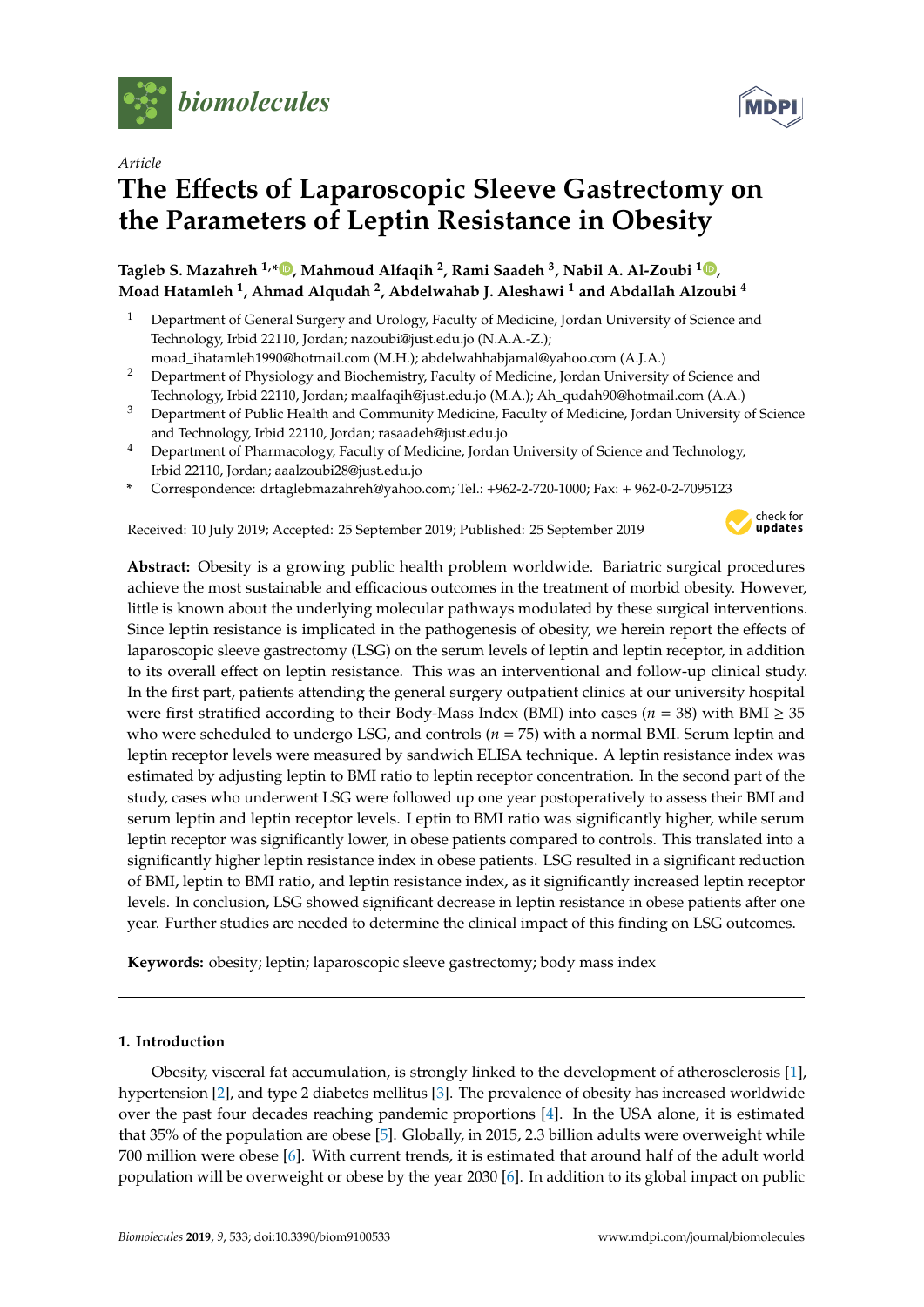health, obesity is also an economic burden worldwide. Indeed, recent estimates indicated that the expenditure of treating obesity-related co-morbidities has reached an astounding figure of two trillion US dollars; an equivalent of 2.8% of the global gross domestic product [7].

Proper intervention measures to prevent or treat obesity require a thorough understanding of its etiology and risk factors. Unfortunately, the risk factors of obesity are multifactorial, intertwined, and encompass a wide spectrum of environmental, socioeconomic, and genetic components [8]. Genetic variations, for example, are associated with a 40–70% increased risk of developing obesity [9]. More than 100 genetic loci in humans are implicated in the regulation of body weight and were reported by different investigators to contribute to the obesity phenotype [9]. However, only a few genes are linked with the development of the monogenic form of obesity and these genes include, among others, *leptin* [10], *leptin receptor* [10], *proopiomelanocortin* [11], and *prohormone convertase I* [12].

Of the above list of genes, *leptin* has received much interest. The *Leptin* gene was first identified by positional cloning of the genetic locus mutated in ob/ob mice [13]. At birth, ob/ob mice are indistinguishable from their unaffected littermates. However, these mice rapidly gain weight and eventually become three times heavier than the wild type mice [13]. It was later found that ob/ob mice lose weight through daily injections with the leptin gene product [14]. Further studies have demonstrated that the leptin gene codes for a hormone secreted by fat cells [15]. Leptin belongs to a class of hormones known as adipocytokines that play an important role in regulating energy metabolism [16]. For instance, leptin secretion is increased in the well-fed state characterized by a high insulin to glucagon ratio [17]. Upon its secretion, leptin suppresses appetite and increases the metabolic rate through binding to leptin receptors expressed in the hypothalamus [18,19].

Given the aforementioned discussion, it is not surprising that loss of function mutations in the gene that codes for leptin or its receptor leads to severe early onset obesity in affected humans [20,21]. However, multiple research groups have revealed that plasma leptin levels in obese humans are usually normal or slightly elevated relative to their adipose tissue mass [22,23]. This observation suggests that resistance to leptin, rather than its deficiency, occurs in most cases of human obesity and that reducing leptin resistance rather than a mere increase in its plasma levels may reduce adipose tissue mass and obesity [23].

Several strategies are in place for the treatment of obesity. Examples are (a) lifestyle modifications with dietary, exercise, and behavioral components [24], (b) pharmacological interventions [25], and (c) surgical interventions [26,27]. Noteworthy, lifestyle modifications suffer from problems related to difficulties in compliance among obese patients and often fail to achieve sustainable weight loss [28]. Likewise, the effect of isolated pharmacological therapies is minimal and their use fails to achieve sufficient effect sizes [29]. To the contrary, results obtained from bariatric surgery appear to be most sustainable and efficacious, as supported by several prospective longitudinal studies [30]. The reason behind why bariatric surgery achieves sustained results in comparison with other strategies could be related to the effects of bariatric surgery on the gut microbiome [31], brain-gut axis [32], or the rate of gastric emptying [33]. Nonetheless, this remains a rich area of investigation.

In this study, using an interventional cohort design of patients scheduled to receive LSG, we investigated the effects of this surgical intervention on the serum levels of leptin and leptin receptor. Our findings are further discussed in the context of how bariatric surgery affects leptin resistance.

#### **2. Subjects and Methods**

The design of this study, and the clinical and biochemical endpoints were all approved by the Institutional Review Board at Jordan University of Science and Technology and conducted in accordance with the Declaration of Helsinki. Patients attending the general surgery outpatient clinics at King Abdullah University Hospital between January 2017 and July 2017 were invited to participate in the study and were formally consented upon enrollment. In the first part of the study, a case-control design was adopted. Controls ( $n = 75$ ) were patients with a normal Body-Mass Index (BMI) referred for any clinical indication, and cases (n = 38) were morbidly obese patients (BMI  $\geq$  40), or cases with BMI  $\geq$  35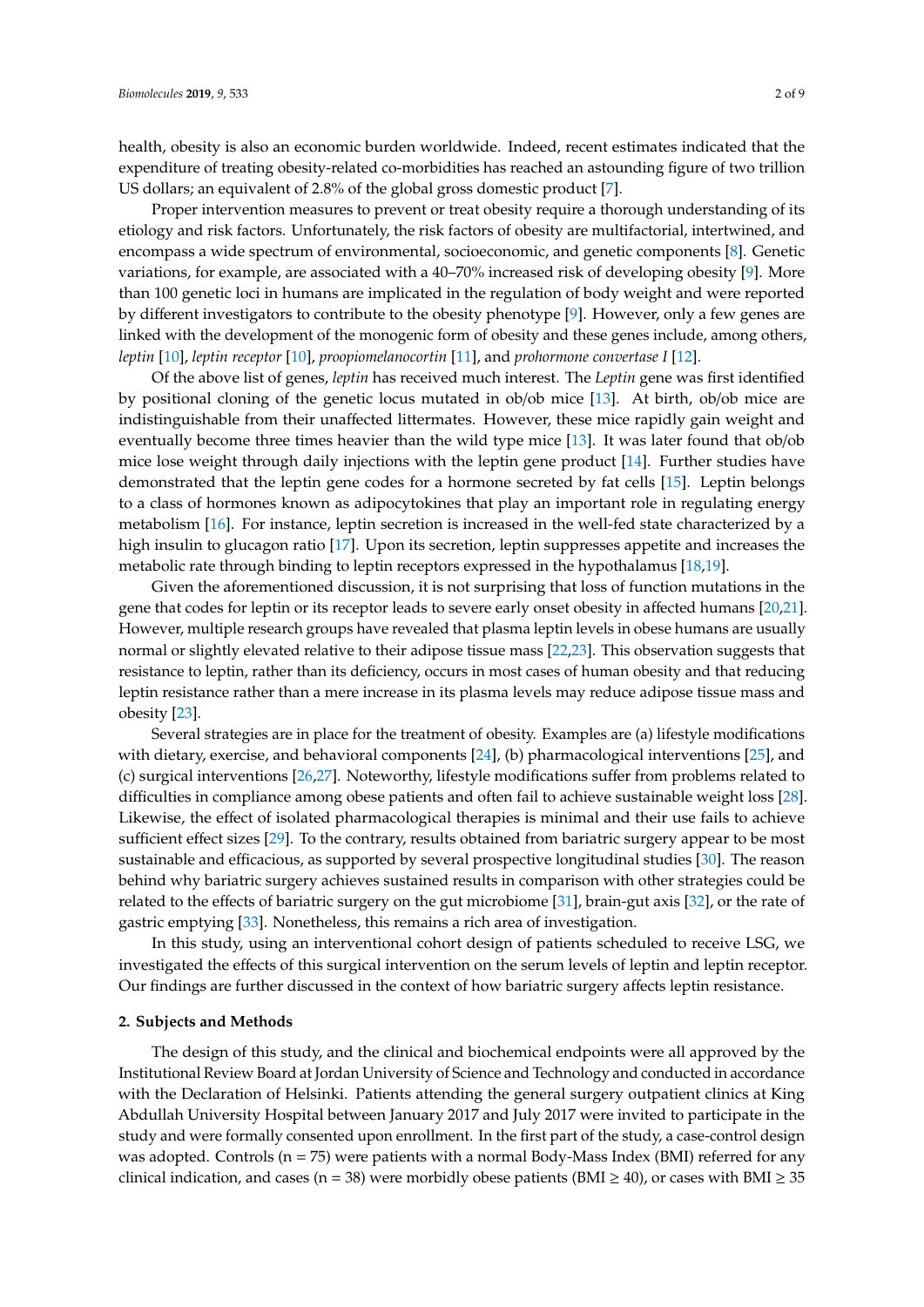with obesity-related comorbidities. scheduled to undergo LSG. Demographic, anthropometric, and clinical data, in addition to baseline serum leptin and leptin receptor levels, were obtained for all participants. In the second part of the study, patients who underwent the LSG procedure were followed up one year postoperatively to assess their BMI, and serum leptin and leptin receptor levels.

# *2.1. Surgery*

LSG operations were performed by the same consultant surgeon (TM). All operations followed the same procedural guidelines. Briefly, the gastrocolic omentum was divided, starting 4 cm proximal to the pylorus up to the angle of His. Dissection was performed up to the left crus of the hiatus, and all attachments were released to completely mobilize the fundus. The gastric sleeve was created using sequential firings of a 60 mm linear stapling device. The staplers were applied alongside a 36-Fr calibrating bougie positioned in the stomach against the lesser curve. The resected specimen was ultimately retrieved via the 15 mm surgical port.

# *2.2. Measurement of Serum Leptin and Leptin Receptor Levels*

Assessment of serum leptin and leptin receptor levels was performed using sandwich ELISA technique on a morning fasting venous blood sample, according to manufacturer's recommendations. Human ELISA kits for leptin (Mybiosource USA MBS020274, minimum detection level of 10 pg/mL), and leptin receptor (Mybiosource USA MBS2883720, minimum detection level of 0.32 ng/mL) were used in this study. Serum leptin concentrations were adjusted to individual BMI readings to obtain the leptin to BMI ratio. This ratio was further adjusted to the corresponding leptin receptor concentration as a putative index of leptin resistance.

# *2.3. Statistical Analysis*

Data were analyzed using the GraphPad Prism 5 software (GraphPad Software, Inc., San Diego, CA, USA), or the SAS/STAT software (version 9.3; Cary, NC, USA). Descriptive summary statistics were used to report demographic, anthropometric, and clinical characteristics of participants. Unpaired Student *t*-test was used when comparing continuous variables between cases and controls, while paired Student *t*-test was used when comparing continuous variables before and after surgery. Spearman Approximation test was used to examine the effectiveness of pairing of pre- and post-surgery readings. To adjust for confounding factors, i.e., gender and age, two statistical models were used. In model one, logistic regression was performed, considering comorbid diseases (smoking, hypertension, diabetes, and thyroid disorders) as independent variables, while pre-post-surgery differences in leptin/BMI ratio and leptin receptor concentration were considered categorical dependent variables. In model two, a linear regression model was applied, assuming that leptin/BMI ratio and leptin receptor concentrations are continuous variables. Statistical significance was set at *p* < 0.05.

# **3. Results**

## *3.1. Parameters of Leptin Resistance are Di*ff*erent Between Normal and Obese Individuals*

Table 1 summarizes the major demographic, clinical, and anthropometric measures for all participants. It must be noted that age and gender matching was lacking in the design of our clinical study, because eligibility criteria of enrollment were solely based on BMI categorization. Diabetes mellitus or hypothyroidism was evident in 18% and 13% of obese patients, respectively (Table 1).

We first explored whether parameters of leptin resistance are different between normal and obese individuals scheduled to undergo LSG. It was observed that serum leptin to BMI ratio was significantly higher in obese patients compared to subjects with normal BMI ( $p < 0.0001$ ; confidence interval (CI): 38.5–45.6; Figure 1A).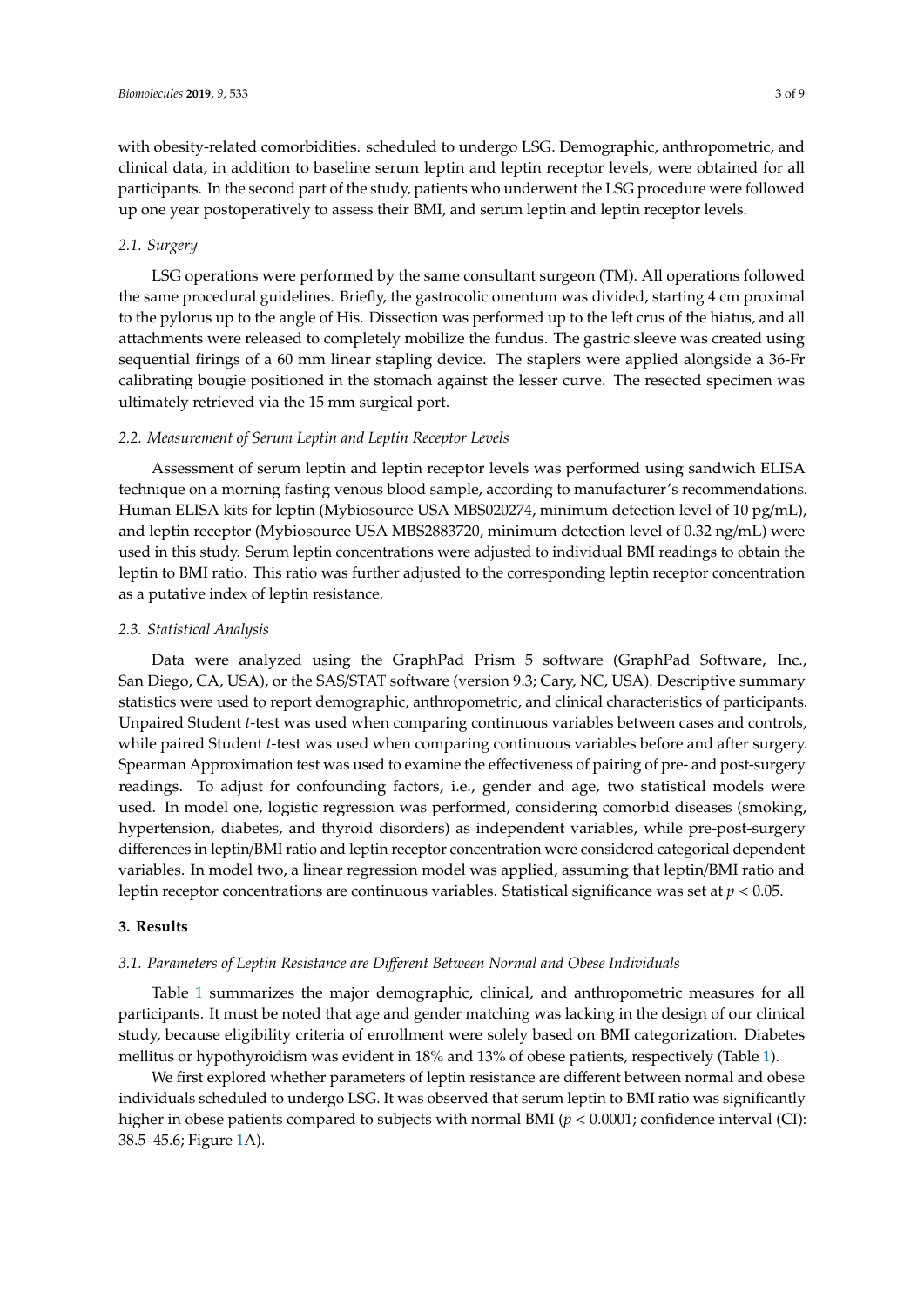|                                                               |                  | Cases             |                  |  |
|---------------------------------------------------------------|------------------|-------------------|------------------|--|
|                                                               | Controls         | Preoperative      | Postoperative    |  |
| Number                                                        | 75               | 38                |                  |  |
| Age (Mean $\pm$ SD)                                           | $23.05 \pm 2.44$ | $37.26 \pm 11.29$ |                  |  |
| Gender<br>Male $(\% )$<br>Female $(\% )$                      | 45(60)<br>30(40) | 10(26)<br>28 (74) |                  |  |
| Comorbidity<br>Diabetes Mellitus (%)<br>Hypothyroidism $(\%)$ | 0(0)<br>0(0)     | 7(18)<br>5(13)    |                  |  |
| $BMI (Mean \pm SD)$                                           | $22.43 \pm 0.56$ | $43.00 \pm 0.73$  | $30.82 \pm 0.73$ |  |

**Table 1.** Descriptive statistics of major demographic, clinical, and anthropometric characteristics of participants.



**Figure 1.** Comparison between controls and obese patients preoperatively. (**A**) Comparison between controls with normal Body-Mass Index (BMI) and obese patients preoperatively in serum leptin/BMI.  $* p < 0.05$  vs. control; CI: 38.5–45.6. On the other hand, serum leptin receptor concentration was markedly decreased in obese patients (*p* < 0.0001; CI: 3.1–3.7. (**B**) Comparison between controls with normal Body-Mass Index (BMI) and obese patients preoperatively in serum leptin receptor levels. \* *p* < 0.05 vs. control; CI: 3.1–3.7. Due to the lack of a definitive measure of leptin resistance in relevant literature, we opted to adjust the leptin to BMI ratio to the corresponding leptin receptor concentration as a putative index of leptin resistance. Our findings showed that obese individuals have a significantly higher index of leptin resistance compared to controls (*p* < 0.0001; CI: 14.2–24.7. (**C**) Comparison between controls with normal Body-Mass Index (BMI) and obese patients preoperatively in leptin resistance index. \* *p* < 0.05 vs. control; CI: 14.2–24.7.

Table 2 shows a summary of descriptive statistics of measured serum leptin and leptin receptor in all subjects.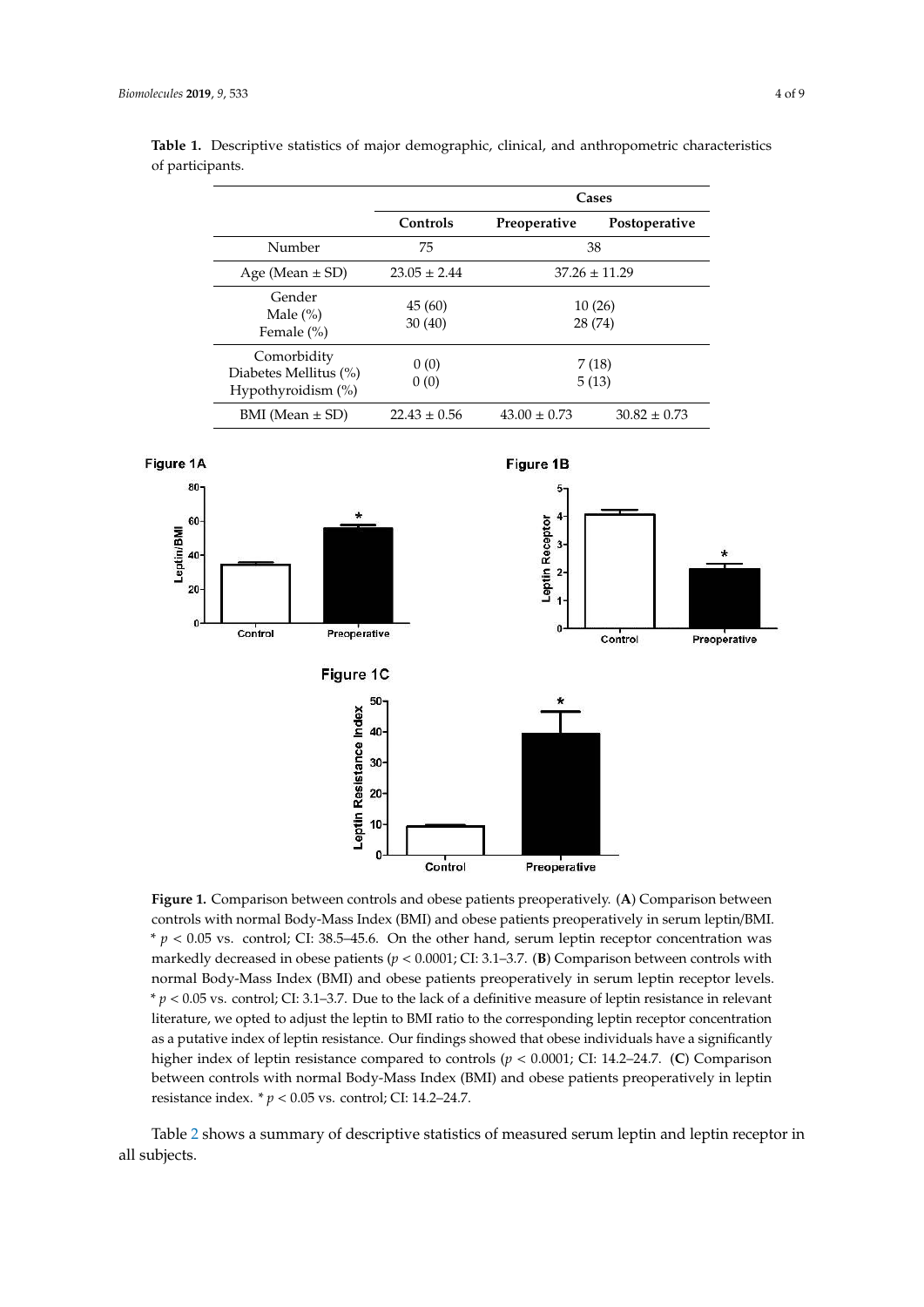|                |          | Cases                                        |               |
|----------------|----------|----------------------------------------------|---------------|
|                | Controls | Preoperative                                 | Postoperative |
|                |          | Serum leptin concentrations (pg/mL)          |               |
| Minimum        | 219.0    | 1196                                         | 905.0         |
| Median         | 764.0    | 2294                                         | 1282          |
| Maximum        | 1701     | 3314                                         | 1942          |
| Mean           | 772.7    | 2369                                         | 1306          |
| Std. Deviation | 291.5    | 566.3                                        | 292.6         |
| Std. Error     | 33.67    | 91.86                                        | 47.47         |
|                |          | Serum leptin receptor concentrations (ng/mL) |               |
| Minimum        | 1.600    | 0.3000                                       | 2.200         |
| Median         | 4.000    | 2.050                                        | 2.900         |
| Maximum        | 8.300    | 5.900                                        | 3.900         |
| Mean           | 4.063    | 2.121                                        | 2.942         |
| Std. Deviation | 1.531    | 1.213                                        | 0.4494        |
| Std. Error     | 0.1767   | 0.1968                                       | 0.07290       |

**Table 2.** Summary descriptive statistics of measured serum leptin and leptin receptor in all subjects.

# *3.2. LSG Improves Parameters of Leptin Resistance in Obese Patients*

To determine the effects of LSG on parameters of leptin resistance, we compared pre-surgical levels of leptin to BMI ratio, serum leptin receptor, and leptin resistance index to those levels assessed one year postoperatively. LSG resulted in a significant reduction in BMI ( $p < 0.0001$ ). This change was accompanied by a significant decrease in leptin to BMI ratio (*p* < 0.0001; CI: 7.1–21.9), and a significant increase in serum leptin receptor concentration (*p* < 0.0006; CI: –1.3–0.4). Moreover, leptin resistance index was markedly reduced postoperatively (*p* < 0.001; CI: 10.9–38.0; Figure 2B). These postoperative changes in leptin to BMI ratio and serum leptin receptor concentration remain significant after adjustment for confounding factors, such as age and gender (data not shown). Noteworthy, all individuals showed a decrease in leptin and BMI levels postoperatively, except for one patient who showed a slight increase in leptin level but a decrease in BMI postoperatively.



**Figure 2.** (**A**) Comparison between obese patients preoperatively and 1-year postoperatively in serum leptin receptor levels. \* *p* < 0.05 vs. preoperative value; CI: 861.4–1264.8. (**B**) Comparison between obese patients preoperatively and 1-year postoperatively in leptin resistance index.  $* p < 0.05$  vs. preoperative value; CI: 10.9–38.0.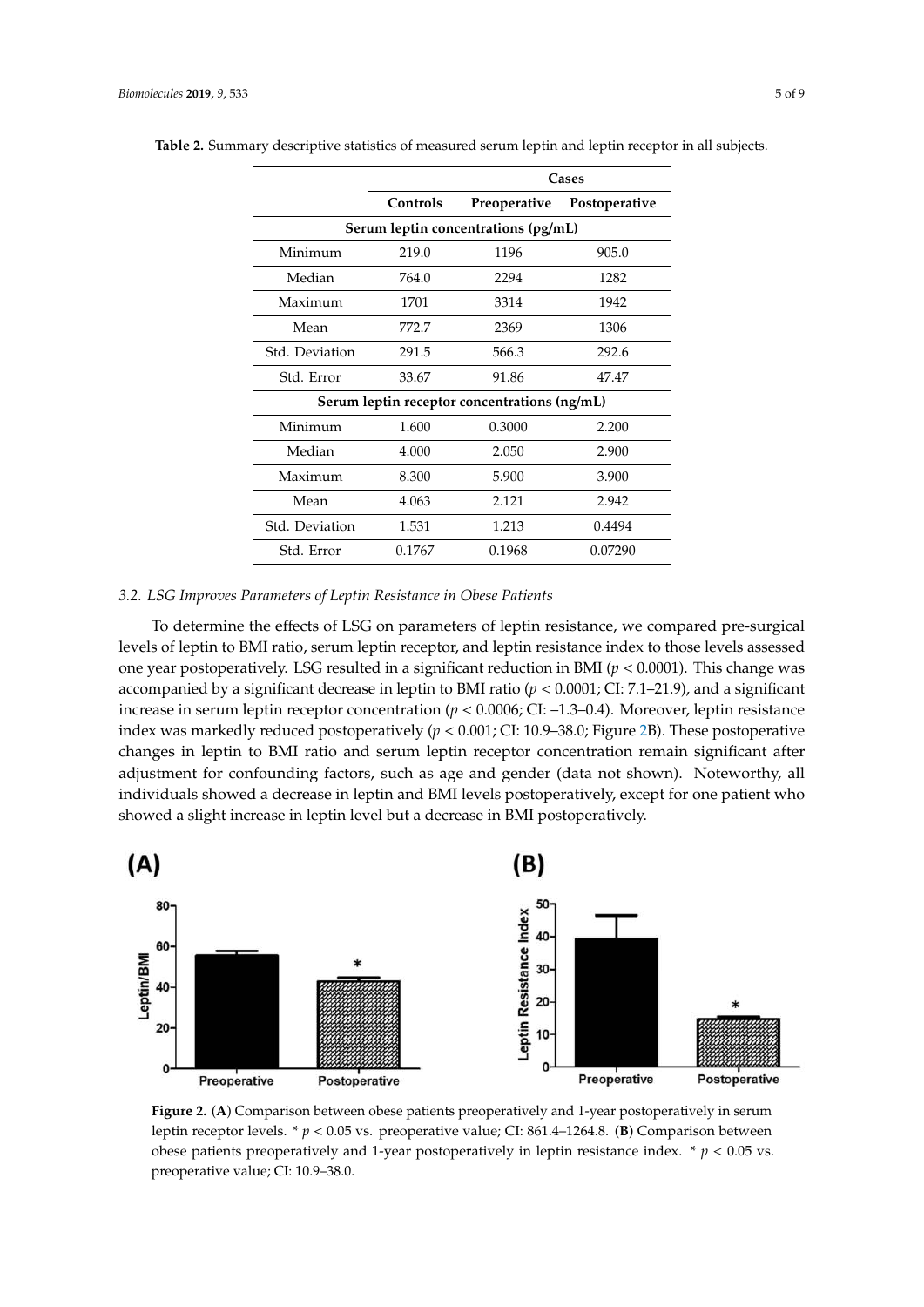# **4. Discussion**

The findings of this study provide a link between reduction in BMI achieved following bariatric surgical procedures and several parameters related to leptin resistance in obese patients. These findings may suggest evidence that changes in leptin resistance could in part explain how bariatric surgeries including LSG achieve efficacious obesity treatment outcomes. In this study, we first demonstrated that leptin to BMI ratios were significantly elevated in obese patients scheduled to undergo LSG relative to control group with normal BMI. Interestingly, the levels of serum leptin receptor were significantly lower in the obese patients. Both above parameters were combined in an index that described leptin resistance. Mathematically, this index was calculated by adjusting the leptin to BMI ratio to the corresponding levels of serum leptin receptor. Using the above mathematical expression, we demonstrated that leptin resistance was significantly elevated in obese patients compared to control individuals. Although the above findings were previously reported in other populations [34,35], this is the first study to evaluate the effect of LSG on serum leptin, leptin receptor, and leptin resistance. Leptin is one of the adipocytokines secreted by fat cells of adipose tissue and plays a major role in the regulation of energy metabolism [15]. One of the mechanisms by which leptin achieves this role is through its central control of appetite, specifically in the hypothalamus [18]. Indeed, via binding to leptin receptors expressed in cell membranes of hypothalamic tissues, leptin stimulates a signaling pathway that eventually results in the suppression of appetite [18]. Not surprisingly, inactivating mutations in leptin [21] or its receptor [20] are a cause of monogenic forms of obesity. However, similar to several other reports, we showed in the first phase of our study that levels of serum leptin are elevated in obese individuals. This finding is counterintuitive considering the effect leptin has on appetite and suggests that obesity is accompanied by resistance to leptin activity rather than a mass

Theoretically, leptin resistance could be mechanistically achieved by lowering the mass numbers of leptin receptors expressed in target tissues or by downregulating leptin receptor activity. In this investigation, we provide evidence that leptin resistance could be caused by a downregulation in the expression of leptin receptor in target tissues since we demonstrated a decrease in leptin receptor levels in the serum of obese individuals compared to lean controls. It would be interesting to examine if leptin receptor signaling is dysregulated in obese patients of our population. This, however, requires mechanistic in vitro studies that evaluate several downstream targets of leptin receptor signaling (i.e., JAK2 and STAT3) [37]. These studies can be performed on primary cells recovered from our patients. However, it is beyond the scope of this investigation.

reduction in its serum levels [36]. Our findings further support this mechanism.

In the second part of this investigation, we showed that a reduction in BMI following bariatric surgery is associated with a reduction in serum leptin levels and an increase in serum leptin receptors. Several studies have reported that bariatric surgical procedures are more efficacious and provide long lasting outcomes relative to other measures used to control obesity, such as lifestyle modifications and pharmacological interventions [28–30]. The reason behind this observation remains unknown. Considering our current results, we propose that the effect of bariatric surgery on leptin resistance could explain the efficacy and sustainability of these procedures. Indeed, based on our findings, it could be postulated that feedback loops that regulate the levels or activity of leptin and its receptor are dysregulated in obese patients. Bariatric surgical procedures could restore these feedback loops resulting in the improvement of leptin resistance by downregulating leptin expression and/or upregulating leptin receptor levels/activity. Of note, several groups reported that bariatric surgery improves parameters of insulin resistance in obese patients [38,39]. Cross talk between insulin and leptin signaling is well documented [40,41]. Therefore, the effect of bariatric surgery on leptin resistance could at least be, in part, mediated indirectly through modulation of insulin signaling.

Literature alludes to several difficulties in conceptualizing the term "leptin resistance", its temporal effects on obesity, as well as confirmatory laboratory tools to measure it in patients. This indeed pertains to the fact that most studies in the field were performed on laboratory animals, dissecting the dysregulated leptin signaling pathways, and lumping them together as a potential "cellular leptin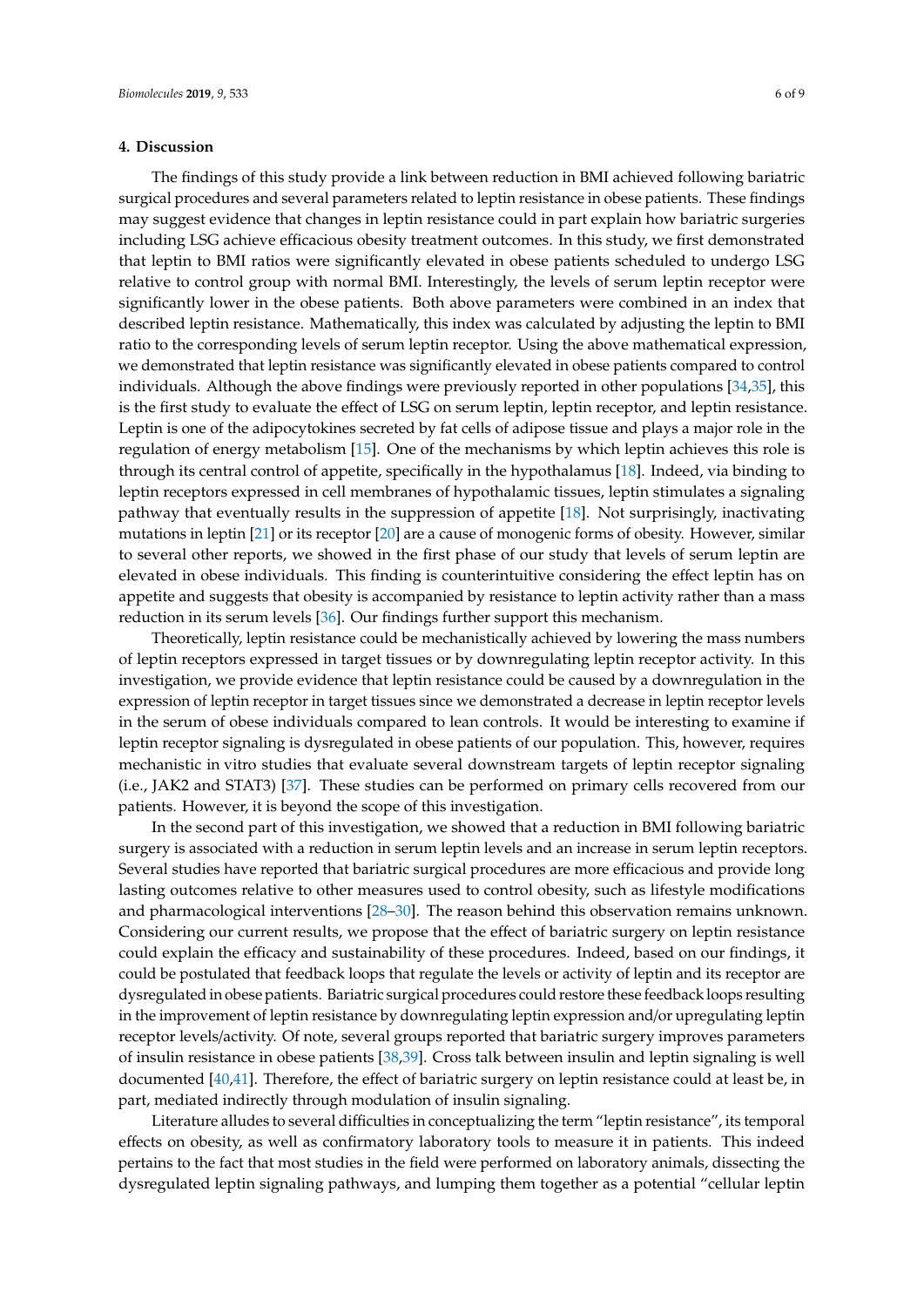resistance". However, such approach unfortunately cannot be extended to clinical settings. Thus, we modeled here for leptin resistance in patients by considering its three major players: BMI, serum leptin, and serum leptin receptor concentrations. Admittedly, the accuracy and clinical relevance of this novel tool need to be further investigated in larger and longer clinical cohorts.

This study is not without limitations. Firstly, it was difficult to determine based on our study design whether the improvement in leptin resistance resulted in the reduction in BMI observed in the patients or if these changes (i.e., leptin resistance parameters) were an outcome of weight reduction triggered by the bariatric surgery through other mechanisms, such as the effect on the microbiome. Secondly, we investigated the serum leptin receptors, which could not reflect the leptin receptors in tissue. Other limitations include the small sample size, the lack of reporting of other variables known to affect energy metabolism and appetite such as ghrelin and insulin hormone levels, and the non-utilization of waist circumference as a marker for obesity.

# **5. Conclusions**

LSG showed a significant decrease in leptin resistance in obese patients after one year. Further studies are warranted to determine the clinical impact of this finding on LSG outcomes.

**Author Contributions:** Conceptualization, T.S.M., M.A. and A.A. (Abdallah Alzoubi); methodology, T.S.M., M.A., M.H., A.A. (Ahmad Alqudah) and A.A. (Abdallah Alzoubi); software, M.A., R.S., A.A. (Abdallah Alzoubi) and A.A. (Ahmad Alqudah); validation, T.S.M., M.A. and A.A. (Abdallah Alzoubi); formal analysis, R.S. and A.A. (Abdallah Alzoubi); investigation, M.H. and A.A. (Ahmad Alqudah); resources, M.A. and A.J.A.; data curation, M.A. and A.A. (Abdallah Alzoubi); writing—original draft preparation, T.S.M, M.A. and A.A. (Abdallah Alzoubi); writing—review and editing, T.S.M., A.J.A. and N.A.A.-Z.; visualization, R.S. and A.A. (Abdallah Alzoubi); supervision, T.S.M. and A.A. (Abdallah Alzoubi); project administration, T.S.M.; funding acquisition, T.S.M.

**Funding:** This review was funded by the Deanship of Research at Jordan University of Science and Technology (Grant number: 20160169).

**Conflicts of Interest:** The authors declare no conflict of interest. Further, the funders had no role in the design of the study; in the collection, analyses, or interpretation of data; in the writing of the manuscript, or in the decision to publish the results".

#### **References**

- 1. Rocha, V.Z.; Libby, P. Obesity, inflammation, and atherosclerosis. *Nat. Rev. Cardiol.* **2009**, *6*, 399–409. [CrossRef] [PubMed]
- 2. Kotsis, V.; Stabouli, S.; Papakatsika, S.; Rizos, Z.; Parati, G. Mechanisms of obesity-induced hypertension. *Hypertens. Res.* **2010**, *33*, 386–393. [CrossRef] [PubMed]
- 3. Golay, A.; Ybarra, J. Link between obesity and type 2 diabetes. *Best Pract. Res. Clin. Endocrinol. Metab.* **2005**, *19*, 649–663. [CrossRef] [PubMed]
- 4. Leach, R.; Kalamara, E.; Shayeghi, M. The worldwide obesity epidemic. *Obes. Res.* **2001**, *9*, 228–233.
- 5. Yang, L.; Colditz, G.A. Prevalence of Overweight and Obesity in the United States, 2007–2012. *JAMA Intern. Med.* **2015**, *175*, 1412–1413. [CrossRef] [PubMed]
- 6. Reilly, J.J.; El-Hamdouchi, A.; Diouf, A.; Monyeki, A.; A Somda, S. Determining the worldwide prevalence of obesity. *Lancet* **2018**, *391*, 1773–1774. [CrossRef]
- 7. Tremmel, M.; Gerdtham, U.-G.; Nilsson, P.M.; Saha, S. Economic Burden of Obesity: A Systematic Literature Review. *Int. J. Environ. Res. Public Health* **2017**, *14*, 435. [CrossRef]
- 8. Malik, V.S.; Willett, W.C.; Hu, F.B. Global obesity: Trends, risk factors and policy implications. *Nat. Rev. Endocrinol.* **2013**, *9*, 13–27. [CrossRef]
- 9. Bell, C.G.; Walley, A.J.; Froguel, P. The genetics of human obesity. *Nat. Rev. Genet.* **2005**, *6*, 221–234. [CrossRef]
- 10. Farooqi, I.S.; O'Rahilly, S. Genetics of Obesity in Humans. *Endocr. Rev.* **2006**, *27*, 710–718. [CrossRef]
- 11. Krude, H.; Biebermann, H.; Schnabel, D.; Tansek, M.Z.; Theunissen, P.; Mullis, P.E.; Grüters, A. Obesity Due to Proopiomelanocortin Deficiency: Three New Cases and Treatment Trials with Thyroid Hormone and ACTH4–10. *J. Clin. Endocrinol. Metab.* **2003**, *88*, 4633–4640. [CrossRef] [PubMed]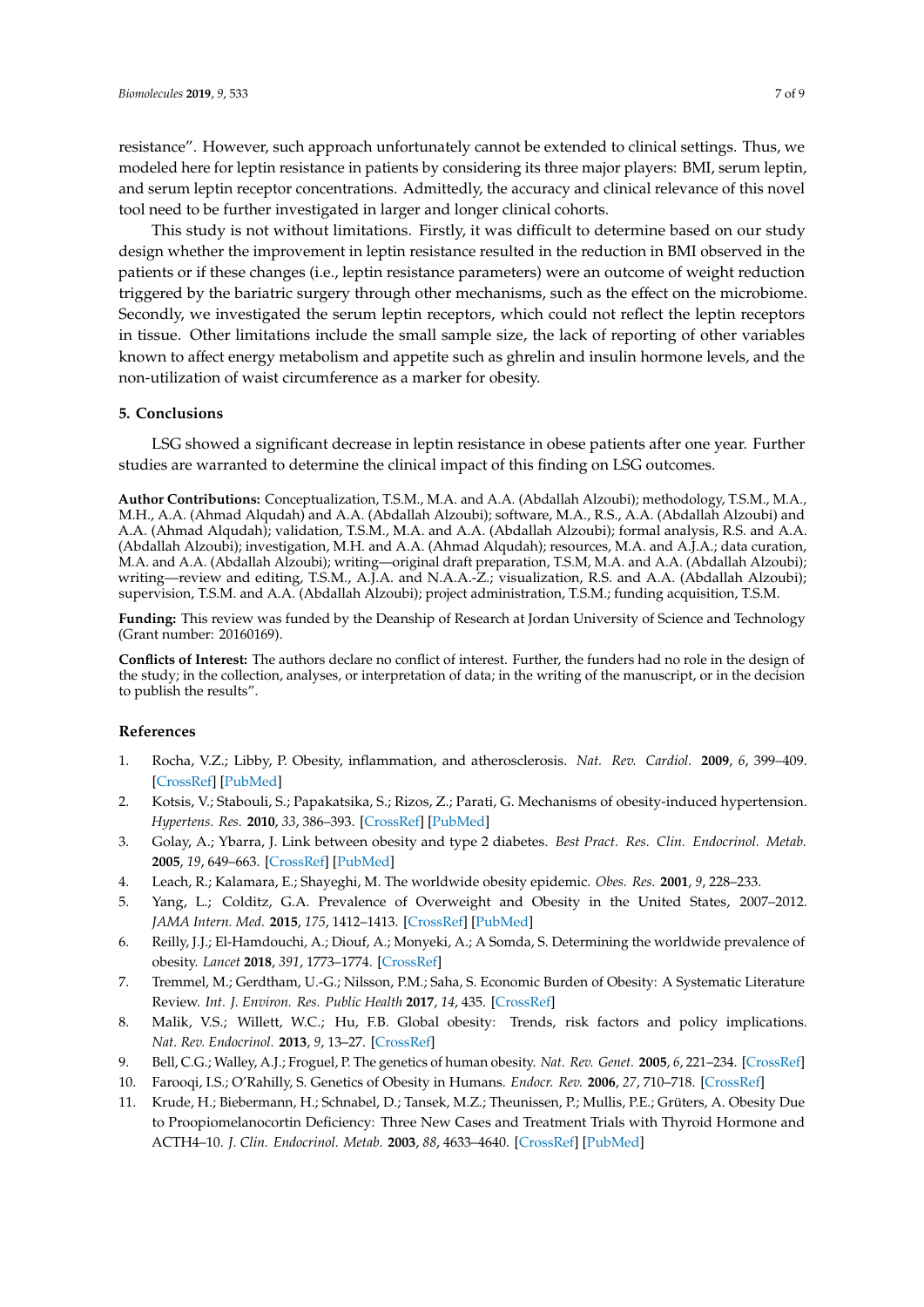- 12. Jackson, R.S.; Creemers, J.W.; Ohagi, S.; Raffin-Sanson, M.-L.; Sanders, L.; Montague, C.T.; Hutton, J.C.; O'Rahilly, S. Obesity and impaired prohormone processing associated with mutations in the human prohormone convertase 1 gene. *Nat. Genet.* **1997**, *16*, 303–306. [CrossRef] [PubMed]
- 13. Zhang, Y.; Proença, R.; Maffei, M.; Barone, M.; Leopold, L.; Friedman, J.M. Positional cloning of the mouse obese gene and its human homologue. *Nature* **1994**, *372*, 425–432. [CrossRef] [PubMed]
- 14. Lindström, P. The Physiology of Obese-Hyperglycemic Mice [ob/ob Mice]. *Sci. World J.* **2007**, *7*, 666–685. [CrossRef] [PubMed]
- 15. Kershaw, E.E.; Flier, J.S. Adipose Tissue as an Endocrine Organ. *J. Clin. Endocrinol. Metab.* **2004**, *89*, 2548–2556. [CrossRef] [PubMed]
- 16. Khan, M.; Joseph, F. Adipose Tissue and Adipokines: The Association with and Application of Adipokines in Obesity. *Science* **2014**, *2014*, 328592. [CrossRef] [PubMed]
- 17. Wong, S.L.; DePaoli, A.M.; Lee, J.H.; Mantzoros, C.S. Leptin Hormonal Kinetics in the Fed State: Effects of Adiposity, Age, and Gender on Endogenous Leptin Production and Clearance Rates. *J. Clin. Endocrinol. Metab.* **2004**, *89*, 2672–2677. [CrossRef]
- 18. Klok, M.D.; Jakobsdottir, S.; Drent, M.L. The role of leptin and ghrelin in the regulation of food intake and body weight in humans: A review. *Obes. Rev.* **2007**, *8*, 21–34. [CrossRef]
- 19. Havel, P.J. Role of adipose tissue in body-weight regulation: Mechanisms regulating leptin production and energy balance. *Proc. Nutr. Soc.* **2000**, *59*, 359–371. [CrossRef]
- 20. Clément, K.; Vaisse, C.; Lahlou, N.; Cabrol, S.; Pelloux, V.; Cassuto, D.; Gourmelen, M.; Dina, C.; Chambaz, J.; Lacorte, J.-M.; et al. A mutation in the human leptin receptor gene causes obesity and pituitary dysfunction. *Nature* **1998**, *392*, 398–401. [CrossRef]
- 21. Funcke, J.-B.; Von Schnurbein, J.; Lennerz, B.; Lahr, G.; Debatin, K.-M.; Fischer-Posovszky, P.; Wabitsch, M. Monogenic forms of childhood obesity due to mutations in the leptin gene. *Mol. Cell. Pediatr.* **2014**, *1*, 1–8. [CrossRef] [PubMed]
- 22. Maffei, M.; Halaas, J.; Ravussin, E.; Pratley, R.; Lee, G.; Zhang, Y.; Fei, H.; Kim, S.; Lallone, R.; Ranganathan, S.; et al. Leptin levels in human and rodent: Measurement of plasma leptin and ob RNA in obese and weight-reduced subjects. *Nat. Med.* **1995**, *1*, 1155–1161. [CrossRef] [PubMed]
- 23. Considine, R.V.; Sinha, M.K.; Kriauciunas, A.; Nyce, M.R.; Ohannesian, J.P.; Marco, C.C.; McKee, L.J.; Bauer, T.L.; Heiman, M.L.; Stephens, T.W.; et al. Serum Immunoreactive-Leptin Concentrations in Normal-Weight and Obese Humans. *N. Engl. J. Med.* **1996**, *334*, 292–295. [CrossRef] [PubMed]
- 24. Wadden, T.A.; Webb, V.L.; Moran, C.H.; Bailer, B.A. Lifestyle modification for obesity: New developments in diet, physical activity, and behavior therapy. *Circulation* **2012**, *125*, 1157–1170. [CrossRef] [PubMed]
- 25. Apolzan, J.W.; Venditti, E.M.; Edelstein, S.L.; Knowler, W.C.; Dabelea, D.; Boyko, E.J.; Pi-Sunyer, X.; Kalyani, R.R.; Franks, P.W.; Srikanthan, P.; et al. Long-Term Weight Loss With Metformin or Lifestyle Intervention in the Diabetes Prevention Program Outcomes Study. *Ann. Intern. Med.* **2019**, *170*, 682–690. [CrossRef]
- 26. Wolfe, B.M.; Kvach, E.; Eckel, R.H. Treatment of Obesity: Weight Loss and Bariatric Surgery. *Circ. Res.* **2016**, *118*, 1844–1855. [CrossRef]
- 27. Albaugh, V.L.; Flynn, C.R.; Tamboli, R.A.; Abumrad, N.N. Recent advances in metabolic and bariatric surgery. *F1000Research* **2016**, *5*, 978. [CrossRef] [PubMed]
- 28. Ganiyu, A.B.; Mabuza, L.H.; Malete, N.H.; Govender, I.; Ogunbanjo, G.A. Non-adherence to diet and exercise recommendations amongst patients with type 2 diabetes mellitus attending Extension II Clinic in Botswana. *Afr. J. Prim. Health Care Fam. Med.* **2013**, *5*, 457. [CrossRef]
- 29. Rodgers, R.J.; Tschöp, M.H.; Wilding, J.P.H. Anti-obesity drugs: Past, present and future. *Dis. Models Mech.* **2012**, *5*, 621–626. [CrossRef]
- 30. Maciejewski, M.L.; Arterburn, D.E.; van Scoyoc, L.; Smith, V.A.; Yancy, W.S.; Weidenbacher, H.J.; Livingston, E.H.; Olsen, M.K. Bariatric Surgery and Long-term Durability of Weight Loss. *JAMA Surg.* **2016**, *151*, 1046–1055. [CrossRef]
- 31. Ulker, İ.; Yildiran, H. The effects of bariatric surgery on gut microbiota in patients with obesity: A review of the literature. *Biosci. Microbiota Food Health* **2019**, *38*, 3–9. [CrossRef] [PubMed]
- 32. Berthoud, H.-R.; Shin, A.C.; Zheng, H. Obesity surgery and gut-brain communication. *Physiol. Behav.* **2011**, *105*, 106–119. [CrossRef] [PubMed]